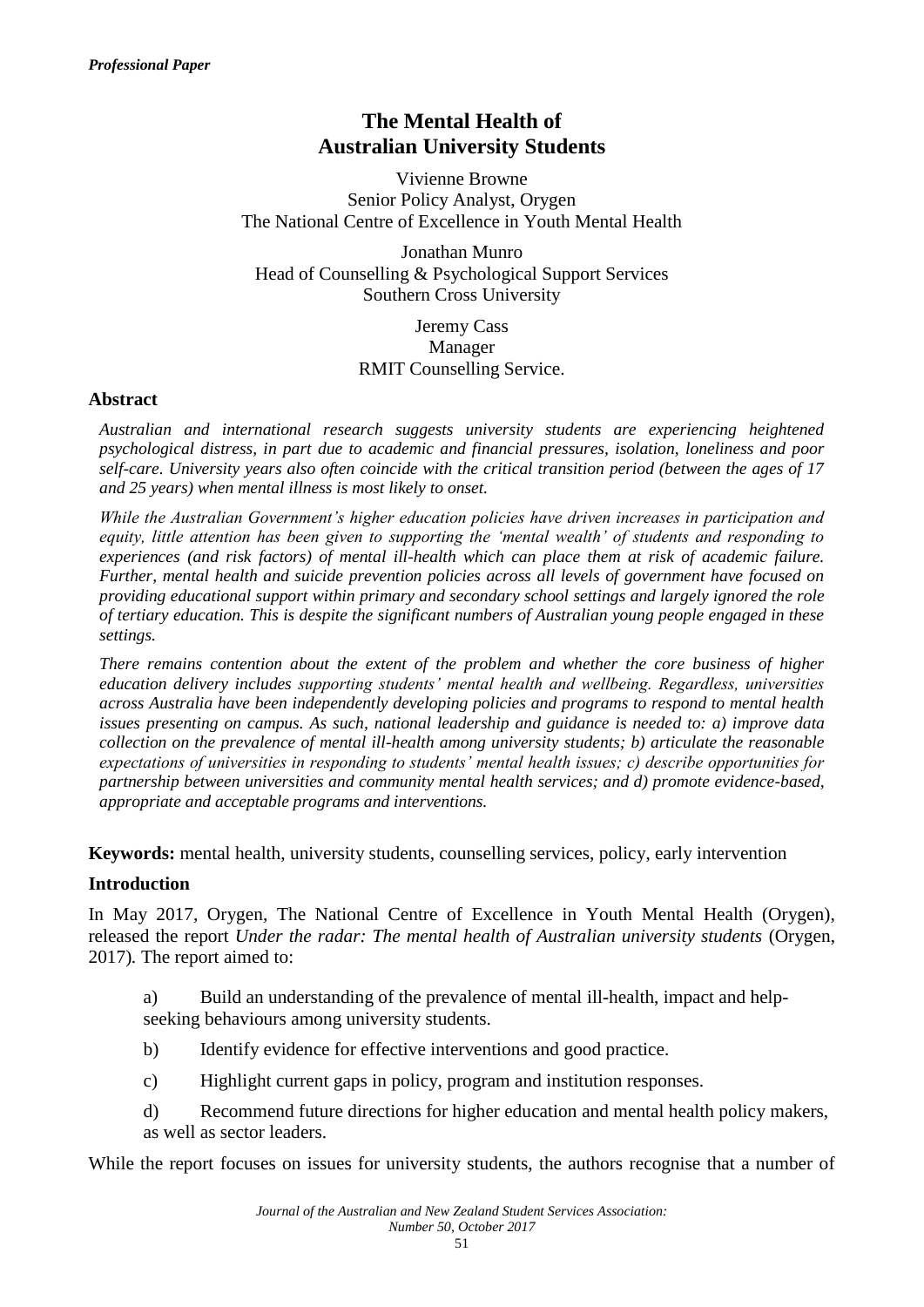universities are dual sector, in that they deliver both higher education and vocational education and training (VET).

In April 2016, the Australian and New Zealand Student Services Association (ANZSSA) Heads of Counselling Services, participated in a symposium hosted at RMIT in Melbourne, Australia. The organisers of this event provided Orygen with a valuable opportunity to present to, and consult, attendees. The common experiences of this group, who are at the coal face in delivering supports to students, contributed to the recommendation for national action on this issue.

### **Prevalence**

The paucity of Australian research and data on Australian university students' mental health makes it difficult to accurately describe the extent of the issue. Among the general population of young people we know that one in four will have an experience of mental ill-health in any given year (Australian Bureau of Statistics, 2008) and that 75 % of mental illness onsets before the age of 24 years (Kessler et al., 2005).

Along with findings from international research, suggesting higher prevalence of depression and anxiety among university cohorts compared to a broader population of 18-24 year olds (Eisenberg, Gollust, Golberstein, & Hefner, 2007; Eisenberg, Hunt, & Speer, 2013), a number of identified Australian-based studies reported high to very high levels of distress among university students (Larcombe, Finch, & Sore, 2014; Leahy et al., 2010; Mulder & Cashin, 2015; Stallman, 2010). However, many of these studies identified limitations regarding the size and diversity of the samples and in the reliance on self-report measures. Another paper analysing the results from three Australian national surveys conducted in 2007-2008 found tertiary students (including higher education and VET) were more likely to experience mild to moderate levels of psychological distress than non-students, although differences were not found for high distress (Cvetkovski, Reavley, & Jorm, 2012).

In April 2017, an Australian survey on the mental health of tertiary students found 65% of respondents aged 16-25 years reported high or very high psychological distress while 35.4% had thoughts of self-harm or suicide (headspace & National Union of Students, 2017). While an important survey, with over 3000 respondents, the sample was self-selected, suggesting a skew and bias within the data.

Aggregating counselling service client data has been difficult due to a lack of standardised screening/assessment tools and measures used and other opportunities to build our understanding are being missed. For example, the annual *Student Experience* survey of over 100,000 higher education students (QILT Social Research Centre, 2017), which already asks students about their experiences accessing support services, could be augmented to include a small sub-set of questions relating to experiences of mental health and wellbeing and the perceived factors which influence this.

In this 'data-thin' environment, Australian university counselling services provide a valuable source of information on the experiences of mental ill-health among students. Many service managers and staff have described an increase in mental health presentations which are, in some instances, complex and severe in nature (Orygen, 2017). Most counselling service managers across Australia and New Zealand have indicated that they do not have the capacity to respond to service demand. Emerging issues included urgent presentations, suicidality, eating disorders and levels of psychological distress (Andrews, 2016).

To further highlight the need for mental health supports on campus, a KPMG evaluation of the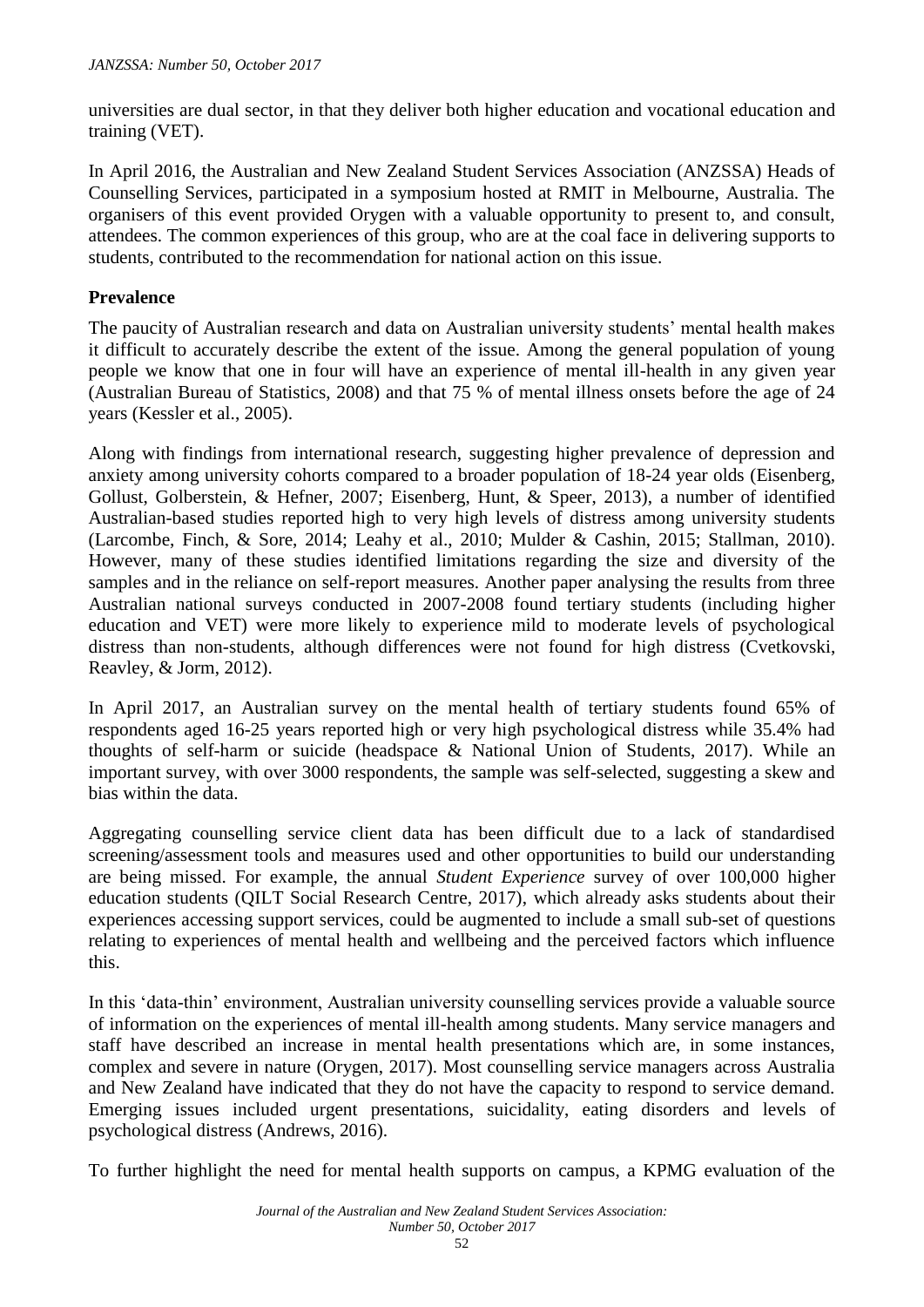Disability Support Programme found more students were presenting to disability services with mental ill-health and staff were unsure how to support these students. As a result the bulk of funding continued to support the needs of students with physical disabilities (KPMG, 2015).

There are most likely a myriad of factors influencing this increased demand for university mental health supports and services. Due to participation targets in higher education policy following the Bradley Review recommendations (Bradley, 2008), there is now a significant population of Australian university students, 1.4 million in 2015 (Department of Education, 2016). Driven through a commendable equity agenda in higher education, an increasing number of these students are the first in their family to attend university, from low socioeconomic backgrounds (SES), rural and regional areas and have an identified disability (including mental ill-health) (Universities Australia, 2017).

Students are also likely to have higher levels of mental health literacy following exposure to awareness campaigns and prevention/early intervention programs in secondary and even primary school. More than ever, young people are equipped with the knowledge and skills to identify their own mental health issues, or mental health issues in their peers, and seek support.

## **Risk factors**

A number of specific risk factors contribute to poor mental health among university students. Academic pressures and performance expectations are significant issues facing students (Deasy, Coughlan, Pironom, Jourdan, & Mannix-McNamara, 2014; Kruisselbrink Flatt, 2013). Many students are cognisant of the 'rising bar' for qualifications in Australia (VicHealth & CSRISO, 2015) and are extending study into post-graduate qualifications, while enhancing their resume, and competitive edge, through a range of extracurricular activities.

Financial pressures and low SES are also associated with higher levels of psychological distress and mental disorders among university students (Cvetkovski et al., 2012; Eisenberg et al., 2013; Stallman, 2010). A Universities Australia (2013) report found that among students, two-thirds were worried about their financial situation and 17% reported regularly going without necessities (including food) because they were unable to afford them. Many students combine work and study (sometimes full-time loads), impacting on their quality of life, their social relationships and other risk factors for mental ill-health including lifestyle – such as poor diet and alcohol use (Kruisselbrink Flatt, 2013) and insufficient sleep (Hershner & Chervin, 2014; Thomee, Harenstam, & Hagberg, 2012). While struggling to 'make ends meet' during their time at university, many students are also accruing significant future debt. In 2016-17 the estimated average student HELP debt was \$19,100, taking approximately 8.8 years to repay (Department of Education and Training, 2016).

Rural and regional (Mulder & Cashin, 2015), Aboriginal and Torres Strait Islander (Toombs & Gorman, 2011) and international students (Forbes-Mewett & Sawyer, 2011) appear to be at increased risk of experiencing poor mental health while at university. For these young people, the stressors of university life can be compounded by relocation from families, friendship and support networks, cultural connections and traditional lands. Analysis of data from the 2013 *Student Experience Survey* found low SES, rural/regional and Aboriginal and Torres Strait Islander students were more likely to cite health and stress reasons for considering an early course exit, compared to high-socioeconomic, metro and non-Aboriginal and Torres Strait Islander students for whom the main reasons for considering an early exit included: boredom, change of direction and career opportunities (Edwards & McMillan, 2015).

Meanwhile, negative and harmful experiences on campus can further impact mental health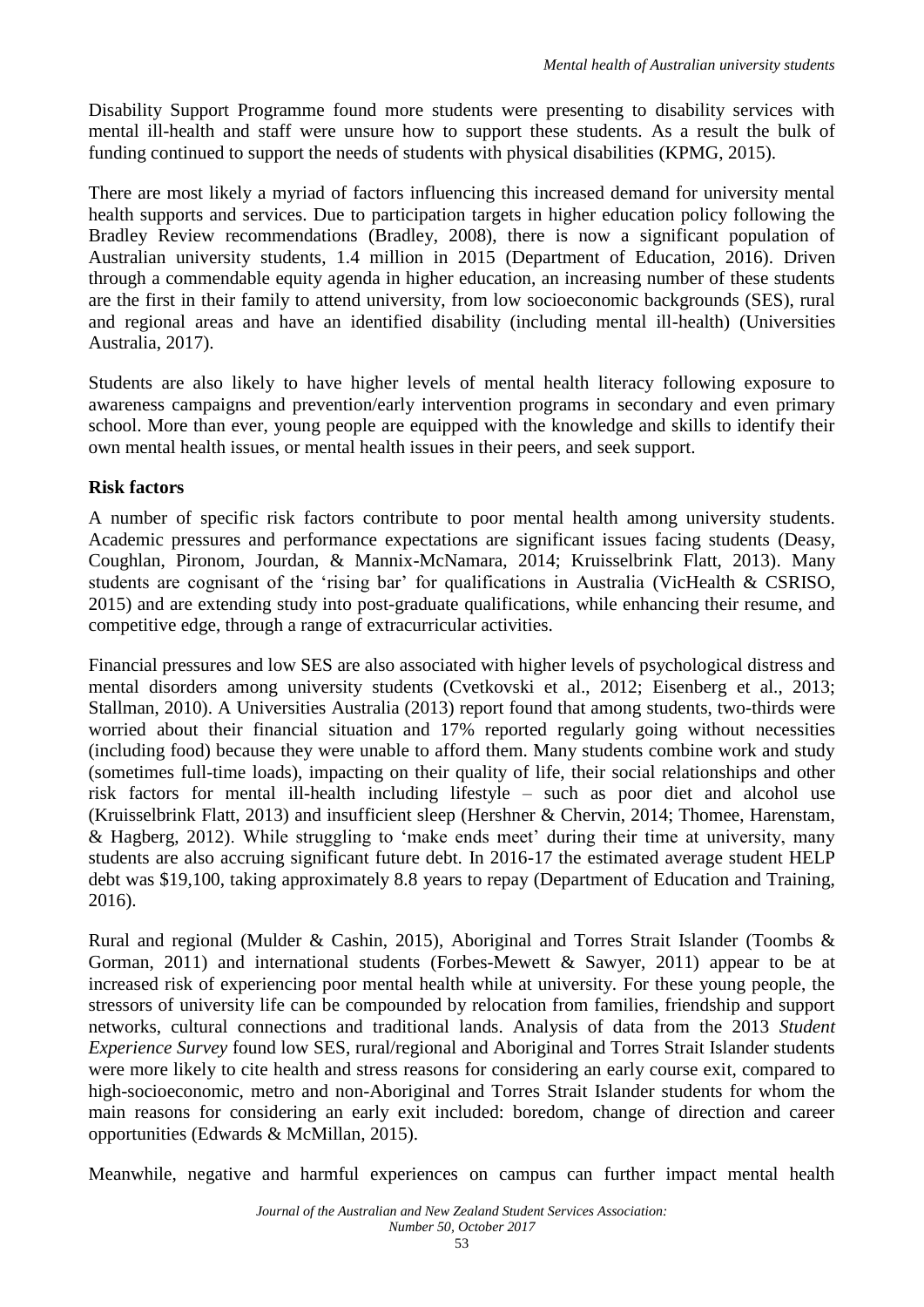outcomes and the need for support services. On 2 August 2017 the Australian Human Rights Commission (AHRC) released *Change the Course: National Report on Sexual Assault and Harassment at Australian Universities*. This report presented the results of the largest ever national survey of Australian university students on sexual harassment and sexual assault. These results included that one in five survey respondents had experienced sexual harassment at university in 2016 and 1.6% had experienced sexual assault in a 'university setting' in 2015 or 2016 (AHRC, 2017).

## **Help-seeking**

Australian research suggests that among university student populations more than half are unlikely to seek help for mental health issues (Stallman & Shochet, 2009; Wynaden, Wichmann, & Murray, 2013). Students report not wanting to be seen as less capable than their peers and/or not knowing where to seek help. Personal stigma is particularly evidenced among young men, students from culturally and linguistically diverse backgrounds, international students and students from low SES backgrounds (Eisenberg, Downs, Golberstein, & Zivin, 2009).

Young people identify that their preferred sources for seeking help are family and friends (Mission Australia, 2014). Peer-based programs have flourished on university and college campuses, both in Australia and internationally including batyr@uni (Australia), jack.org (Canada) and Student Minds (UK). On some campuses, peer programs appear to have developed through student action and/or a growing awareness that students themselves can be accessible and acceptable mental health advocates and facilitators of help-seeking to appropriate, evidence-based care.

#### **Impact**

'Mental wealth' is a term that has gained traction in mental health advocacy and policy discussions (McGorry, 2017). It this context it refers to the social and economic productivity which can be achieved from supporting a mentally healthy population and providing effective and early treatment of mental ill-health.

*Under the radar* highlights the potentially significant costs of not fostering mental wealth within the university environment. The *2016 Student Experience Survey* found that among students who were considering exiting their course, 41% cited health and stress reasons (QILT Social Research Centre, 2017). Early course exiting has an obvious individual impact. This includes future difficulties/delays entering the workforce and exacerbated experiences of mental ill-health through a perception of failure, damaging self-esteem and self-worth.

The impact on university staff and services is already evident through the demand for campus counselling and disability services. Teaching staff in tertiary education have also reported difficulties in determining appropriate responses when mental ill-health impacts a student's capacity to complete necessary course requirements, including examinations and work-placements (Venville, Street, & Fossey, 2014).

Meanwhile, the Australian Government provides a significant amount of funding to higher education providers, subsidising tuition costs, providing scholarships and funding other programs, such as the *Higher Education Participation and Partnerships Program* to support participation among Australians from low SES backgrounds. It is important that these investments not only increase access to higher education but support attainment outcomes for students and the broader community.

In Australia, an economic cost-benefit study of investing in university student mental health has not been undertaken. However, a study in the United States found a social return of \$6.49 on every \$1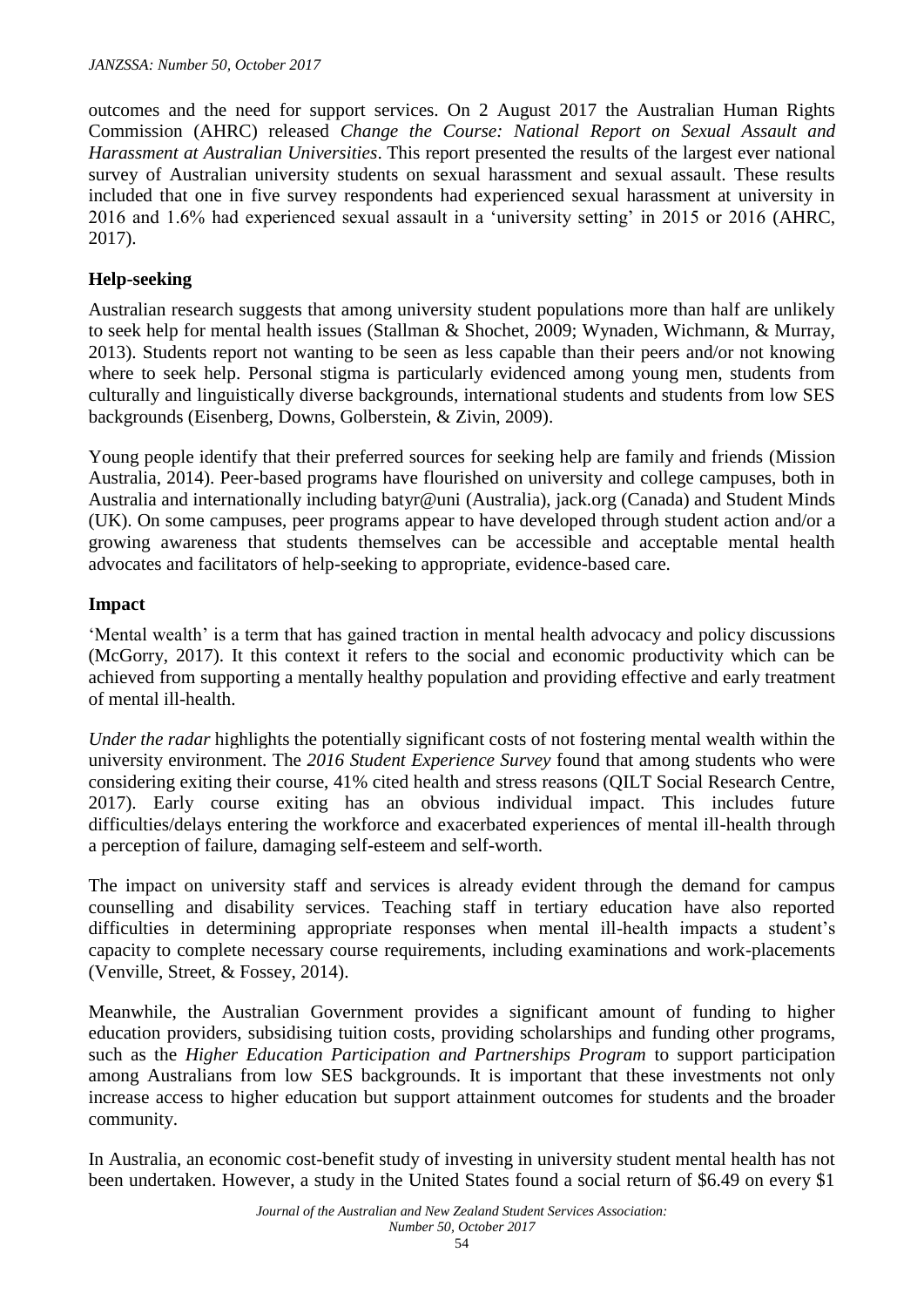spent by the government on prevention and early intervention in college student mental health. This was based on mitigating against course incompletion, loss of future workforce potential and downstream mental health system costs. The study found that for community college students (where we can draw the closest parallels with Australian TAFEs) the net benefits were estimated to be even higher at \$11.39 for each dollar invested (Ashwood et al., 2015).

#### **Evidence base for programs and interventions**

There are many universities across Australia taking significant steps to develop programs and services which respond to mental health issues on campus. These have included: awareness raising events and programs, mental health and mindfulness training, comprehensive online portals (such as The Desk) and peer-based support programs.

There is good evidence for the improvement of knowledge and self-perceived capacity to respond among university staff and students trained in mental health literacy programs such as Mental Health First Aid (B. Davies, Beever, & Glazebrook, 2016; Lipson, Speer, Brunwasser, Hahn, & Eisenberg, 2014). However, as Lipson et al. (2014) found, effects are not apparent for the translation of these improvements into help-seeking behaviours or mental health service utilisation among students.

There is also evidence for the effectiveness of brief interventions (three to four sessions), as delivered by counselling and student support services, particularly among students who complete the course of therapy. Improvements in educational outcomes among students who access university counselling services are particularly evident (Connell, Barkham, & Mellor-Clark, 2008; Murray, McKenzie, Murray, & Richelieu, 2016). In the United States, self-report data from students on the educational and academic impact of accessing counselling services found 71% responded positively (Reetz, Krylowicz, Bershad, Lawrence, & Mistler, 2015).

There is some evidence for awareness and information programs. Studies have found positive shifts in attitudes from brief classroom-based education programs delivered to students and staff which raise awareness of mental health issues and services (Sharp, Hargrove, Johnson, & Deal, 2006) and in behavioural change from the delivery of strengths-based resilience building seminars (Stallman, 2011). Awareness raising programs may be more effective when delivered in conjunction with other interventions, such as training. One study found that a multifaceted intervention, including emails, posters, events and training improved willingness to seek help among students and staff (Reavley, McCann, Cvetkovski, & Jorm, 2014).

Given peer-based programs are an emerging field of practice in youth mental health it is not surprising that limited evidence exists to date regarding their effectiveness in university settings. The potential for these approaches to provide accessible and acceptable mental health supports for university students is significant. However, as found from research into a peer-based support program of university students in the United Kingdom, care needs to be taken to ensure the mental health of peers is not compromised through their task of supporting others (Student Minds, 2016).

#### **Role of technology**

Technology has an increasingly important role in mental health service provision across Australia. These platforms respond to information and service preferences (particularly for young people) and address the gaps in care that exist outside normal business hours and in rural and regional areas. The Australian Government is soon to release a digital gateway to mental health care and provides people living in rural and remote areas with Medicare rebates for online videoconferencing consultations with psychologists (Hunt, 2017a). Further, a number of highly regarded national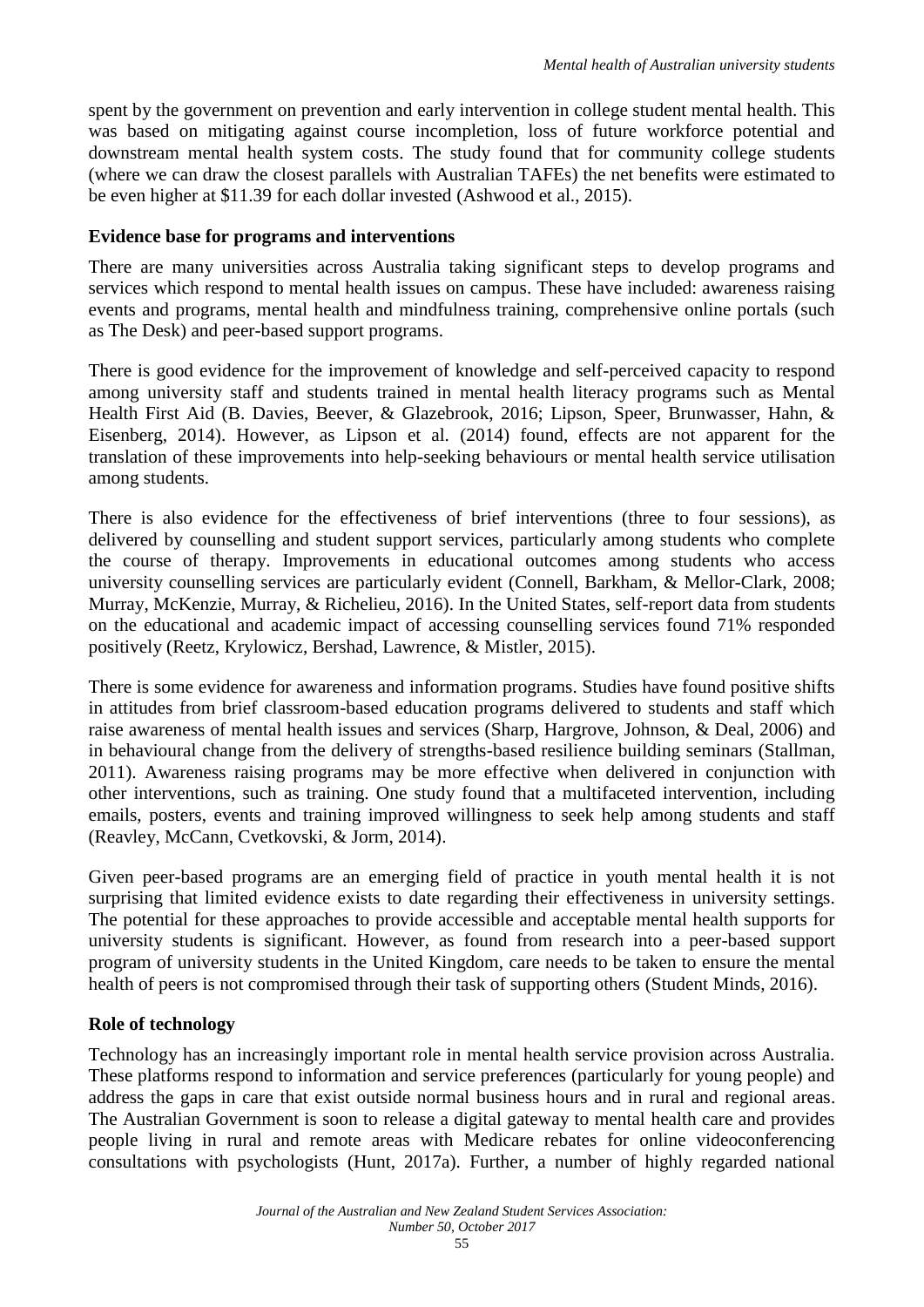mental health online/TeleWeb services already exist including: Lifeline, eheadspace, beyondblue and ReachOut.

For university counselling services, technology can provide students with an alternative avenue to help-seeking (particularly students less likely to engage directly through conversational means). It can also facilitate outreach through accessible and available supports which 'match students' schedules and not just conform to university business hours' (Veness, 2016, p. 30). Should students find it difficult to access counselling services for support, the provision of evidence-based technological platforms can mitigate against the risk of them using less effective sources of support, such as peer advice on social media, or not engaging at all (Inglis & Cathcart, 2016). A number of regional universities have implemented an out-of-hours support service in recent years including: Southern Cross University in 2013, Charles Darwin University in 2015 and Swinburne and Griffith Universities in 2017.

There is evidence for the use of technology-based interventions among university students, with some studies finding efficacy in targeting certain mental health conditions such as depression, anxiety and stress (E. B. Davies, Morriss, & Glazebrook, 2014; Farrer et al., 2013). Therapist assisted or supported online interventions have also shown efficacy for the general population (Wagner, Horn, & Maercker, 2014) and for university students, particularly when incorporated into the delivery of other online programs (Sharry, Davidson, McLoughlin, & Doherty, 2013).

#### **Where are the gaps?**

### *Policy*

At present there is no high level government direction provided to Australian universities regarding their role: a) broadly, in promoting and enhancing good mental health and wellbeing across the institution and b) specifically, in supporting of students who may be experiencing distress or mental health difficulties.

*Under the radar* also identifies the failure of mental health policies and programs to incorporate tertiary education settings within their focus. Orygen reviewed state, territory and federal government mental health and suicide prevention policies and found very few mentioned tertiary education as settings for action or program delivery. The Australian Government recently announced a \$52.6 million *National Support for Child and Youth Mental Health Program* (Hunt, 2017b) to be delivered in early childhood centres, primary and secondary schools. Again tertiary education settings were not included in the program's remit. This is a significant gap in the provision of prevention and early intervention at a point of life where experiences of mental illhealth are common and the risk of onset of mental illness peaks.

Data drives policy change and the lack of regularly collected and monitored data on the experiences of mental ill-health among university students may be contributing to the minimal recognition, investment and program activity delivered by governments. What isn't measured often doesn't count and at present it is still possible for politicians, policy makers and university leaders to question the extent of the issue and whether it is one that really requires national attention.

#### *National guidance for whole-of-institution responses*

As identified by Veness (2016) in his report *The wicked problem of university student mental health*, very few universities in Australia have developed a whole-of-institution policy response to mental health and wellbeing. While an overarching set of guidelines for supporting tertiary students' mental health and wellbeing was released in 2011 (University of Melbourne & Orygen Youth Health Research Centre, 2011), there is a need to develop more comprehensive and detailed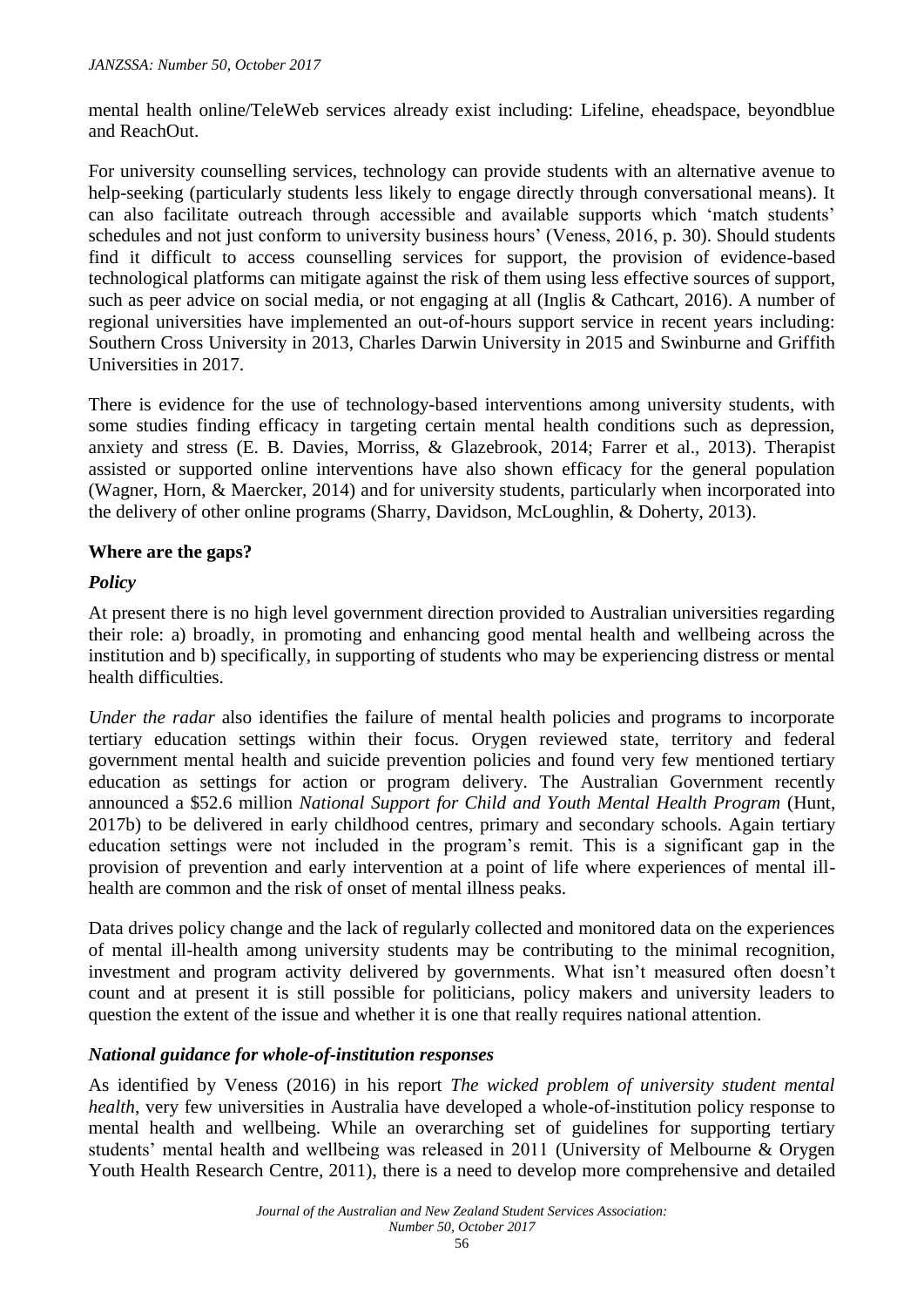guidance for universities. This should identify action across the institution and be linked into existing policy and legislative frameworks.

In the United Kingdom, the peak body, Universities UK, has led this approach, initially through the Mental Wellbeing in Higher Education Working Group. Strong support from the peak body provides clear leadership and commitment from university Vice-Chancellors. This sets the 'tone from the top' for action across all areas of the institution as recommended by Veness (2016). One institute that has recently responded proactively to this recommendation has been RMIT University. RMIT have adopted the [Framework for Enhancing Student Wellbeing](http://unistudentwellbeing.edu.au/framework/) (developed through a partnership between Melbourne University, Queensland University of Technology and Latrobe University) as a whole-of-institution policy response. RMIT has also appointed a Project Manager, Student Mental Wellbeing Initiatives, to roll-out this framework over the next three years.

There are international examples of national frameworks and guidance which can be leveraged. These include the *Student mental wellbeing in higher education: Good Practice Guide* (Universities UK & Mental Wellbeing in Higher Education Group, 2015), as well as frameworks developed in Canada (CACUSS and CMHA, 2013) and the United States (The Jed Foundation and Education Development Center Inc., 2011). However, it is important that this guidance is translated into an Australian context and recognises the role of the Australian community mental health system.

### *Service provision on and off campus*

Regardless of opinion on whether the role of universities should extend to mental health care provision, they do already provide support services including counselling, disability support and access to medical practitioners (specifically to provide brief interventions to support the attainment of educational outcomes).

As described earlier in this paper, there are significant concerns about the current capacity of university counselling services to meet demand. The International Association of Counseling Services Standards for University and College Counseling Services advise one counsellor for every 1000-1500 students. However, a 2013 benchmarking survey of Australian university counselling services found that, in the majority of institutions, the ratio was one counsellor to every 3000-5000 students (Andrews, 2016). Long wait periods for counselling appointments were also key concerns raised in submissions to the AHRC's *National University Student Survey on Sexual Assault and Sexual Harassment*. The Commission's report recommended universities conduct an audit of the average length of time students are required to wait for non-urgent counselling appointments, as well as the number of crisis requests, and increase resources where shortfalls were identified as a matter of urgency (AHRC, 2017).

There are also instances when the mental health care needs are of an acuity beyond the university health service's remit, resources and expertise. However, a number of counselling service managers consulted for *Under the radar* identified that there was a perception in the community that counselling services could provide treatment for students experiencing complex and severe mental health issues and even suicide risk. Stronger linkages with community mental health services appear to be needed. This includes a greater 'reach-in' by these services into universities to increase service awareness, promote access pathways and ensure timely and seamless referrals out of counselling services. Some universities have sought assistance from the local health district's mental health service in the form of a Memorandum of Understanding (MOU) to formalise the collaborative relationship between the services. This agreement recognises that both services play a complementary role in the provision of care and support to students who experience mental health issues and defines the continued commitment by both services to work together to achieve agreed joint outcomes.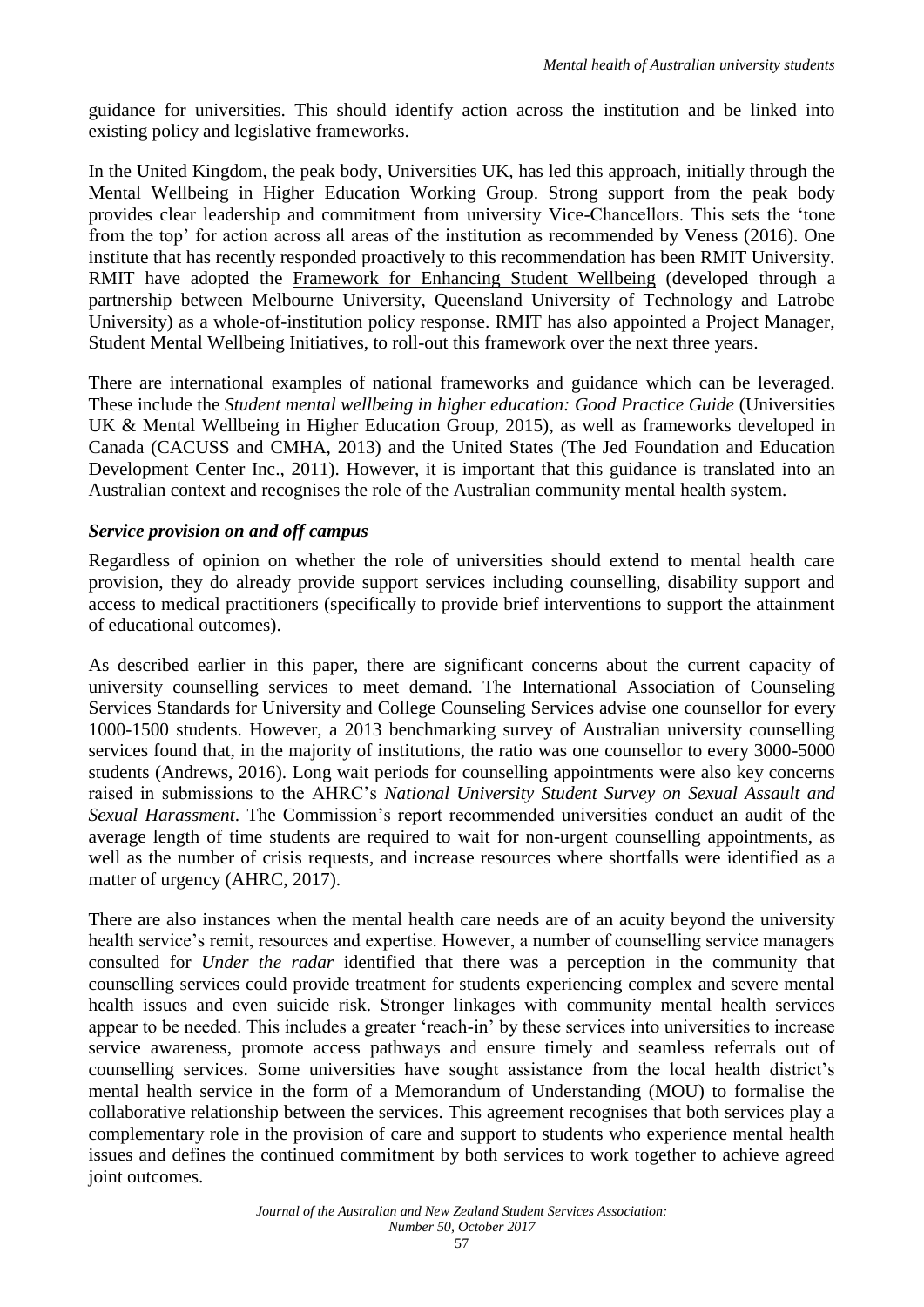### **Key Recommendations**

*Under the radar* recommends a number of areas for future action.

**1. Policy responses:** The Australian Government's higher education policy agenda must recognise that to produce a highly skilled and innovative future workforce, the core business of higher education delivery needs to include supporting the mental wealth of students. Further, mental health policies need to identify universities as settings to deliver mental health and suicide prevention programs. There is a particular opportunity for existing government-funded school education programs to be extended and provide mental health training and resources to frequent contact university staff (such as tutors and administration staff) as well as students. Meanwhile, all Australian universities should make a concerted effort to develop an institution-wide mental health strategy and implementation plan.

**2. Measure it so it counts:** There is a need to establish a baseline data set on university student mental health from which to benchmark and monitor the impact of future policy and program responses. Existing survey instruments, such as the *Student Experience Survey* in higher education, could be augmented to include questions regarding the experiences and influences of mental health and wellbeing, as well as help-seeking behaviours and experiences. There are also opportunities to aggregate counselling service data to gain a better understanding of the presentations of mental illhealth among students seeking support from these services. This would require national coordination to standardise screening and assessment tools used within these services.

**3. Leadership and national coordination:** Both mental health and higher education sector drivers are needed to lead and coordinate a response to this issue in Australia. *Under the radar* recommends that Universities Australia and a national mental health organisation partner, such as Orygen, work together to develop a guidance, training and monitoring mechanism of university responses to student mental health. Bringing together a steering group of key stakeholders, including Vice-Chancellors, mental health sector leaders and students, to drive this process would be an effective initial step.

**4. Prioritise partnerships between mental health and higher education service delivery:** The report recommends creating interdepartmental mechanisms within government to bring together higher education and mental health portfolios. There are also opportunities to develop partnerships at a regional level by involving universities in the service planning, coordination, research and evaluation activities of the 31 Primary Health Networks, the commissioners of primary youth mental health care in Australia. As is occurring in the United Kingdom, consideration could also be given to developing guidance for co-commissioning universities and local mental health services to provide coordinated and seamless student mental health supports.

**5. Tap into technology:** Online supports and interventions are acceptable and effective for university student populations. They also respond to the changing delivery of higher education which is increasingly provided through distance education. *Under the radar* recommends that future evidence-based online mental health portals developed or funded by the government are promoted and easily accessed within existing university online student interfaces. It also recommends further research and development of online platforms tailored to the needs, helpseeking preferences and schedules of university students.

**6. Respond to heightened risk in students:** The equity agenda for higher education participation is commendable. However, there remains a need to invest in and further develop supports and programs within universities to support at-risk students achieve academic outcomes. Particular attention is required to meet the needs of: international students, Aboriginal and Torres Strait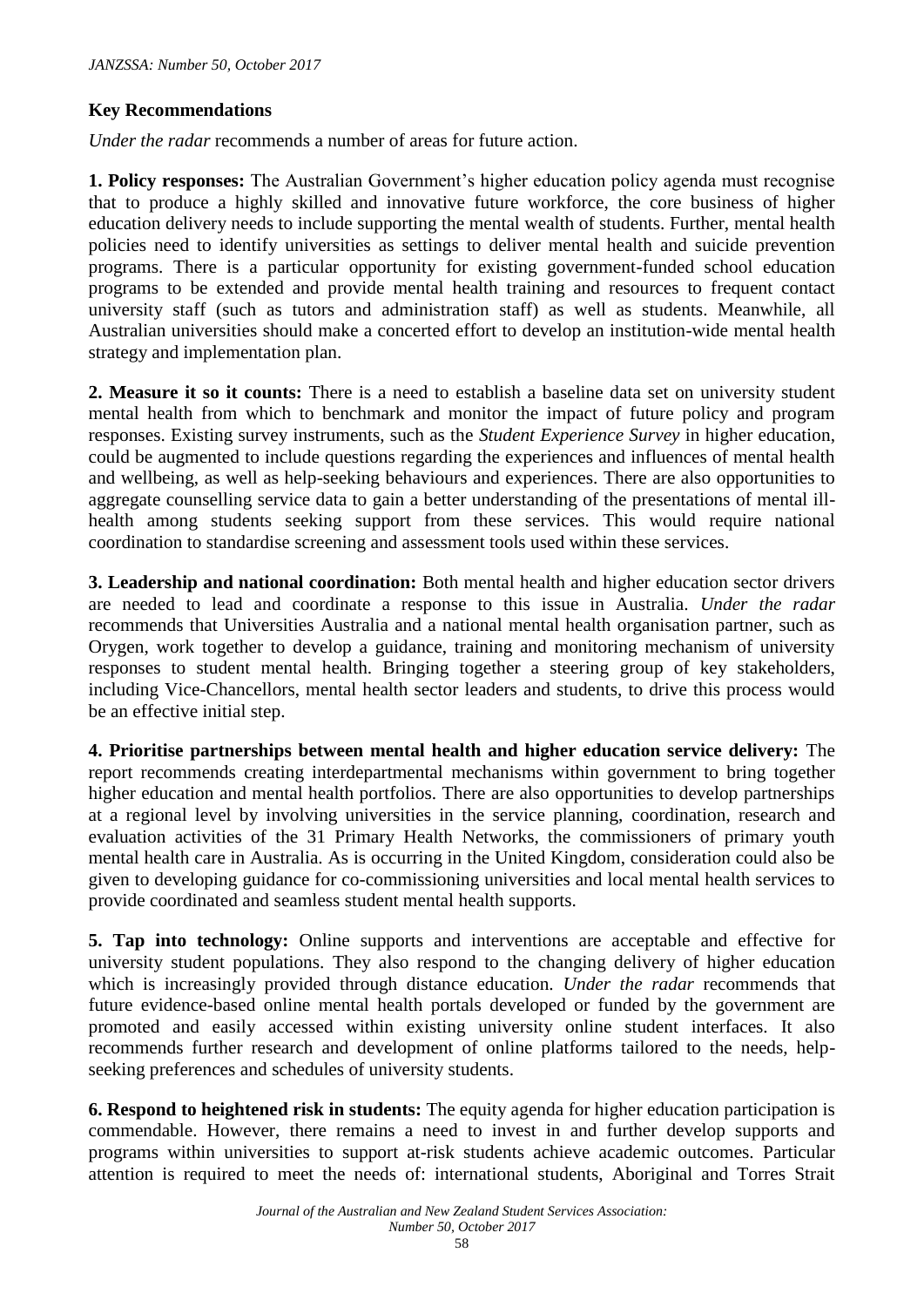Islander students and those from low SES backgrounds or rural areas. Counselling services also need to be resourced at levels which meet the demand and complexity of presentations.

**7. Harness the capital within:** Universities are a rich environment of expertise and skills in research, education and student advocacy. They are therefore ideal settings in which to develop and trial new and innovative approaches to university student mental health. This work and knowledge translation must be incentivised, both internally within the institution and through research funding provided through the National Health and Medical Research Council and/or the Australian Research Council.

## **Conclusion**

University can, and should, be an enriching experience. For many younger students it forms part of an important transition into autonomy and independence. Yet a considerable number of students are experiencing psychological distress and mental ill-health during their studies. These experiences, if not responded to effectively, have the potential to derail students from their pathway towards productive careers and future good mental health and wellbeing. At present the mental health issues of university students are flying under the radar of policy attention and leadership in both higher education and mental health portfolios. Orygen believes there are a number of opportunities to address this within universities supported by: a) a national leadership and an approach to improving data collection and monitoring; b) building and disseminating the evidence base for effective interventions; and c) providing overarching guidance and frameworks.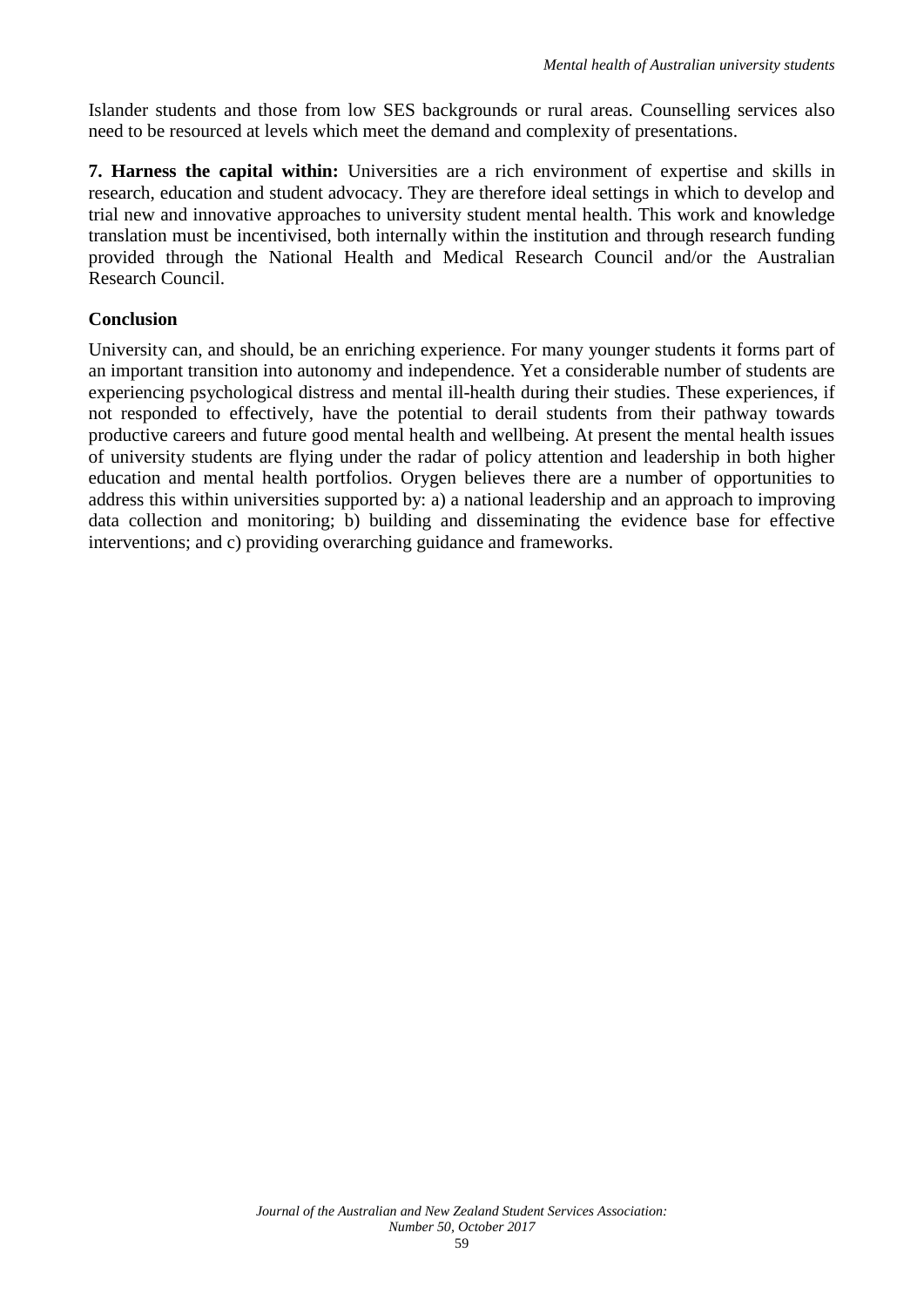#### **References**

- Andrews, A. (2016). ANZSSA Heads of Counselling Services Benchmarking Survey 2013 Summary Report. *Journal of the Australian and New Zealand Student Services Association, 47*, 96-105.
- Ashwood, J., Stein, B., Briscombe, B., Sontag-Padilla, L., Woodbridge, M., May, E.,. .. Burnam, M. (2015). *Payoffs for California college students and taxpayers from investing in student mental health*. California: RAND Corporation.
- Australian Bureau of Statistics. (2008). *2007 National survey of mental health and wellbeing: Summary of results* (No: 4326.0) Retrieve fro[m http://www.abs.gov.au/ausstats/abs@.nsf/mf/4326.0](http://www.abs.gov.au/ausstats/abs@.nsf/mf/4326.0)
- AHRC. (2017). *Change the course: National report on sexual assault and sexual harassment at Australian universities*. Sydney, NSW: Australian Human Rights Commission.
- Bradley, D. (2008). *Review of Australian higher education. Final report*. Canberra: Australian Government.
- CACUSS and CMHA. (2013). *Post-secondary student mental health: Guide to a systemic approach*. Vancouver, BC: Canadian Association of College & University Student Services and Canadian Mental Health Association.
- Connell, J., Barkham, M., & Mellor-Clark, J. (2008). The effectiveness of UK student counselling services: an analysis using the CORE System. *British Journal of Guidance & Counselling, 36*(1), 1-18. doi: 10.1080/03069880701715655
- Cvetkovski, S., Reavley, N. J., & Jorm, A. F. (2012). The prevalence and correlates of psychological distress in Australian tertiary students compared to their community peers. *Australian & New Zealand Journal of Psychiatry, 46*(5), 457-467. doi: 10.1177/0004867411435290
- Davies, B., Beever, E., & Glazebrook, C. (2016). The mental health first aid eLearning course for medical students: a pilot evaluation study. *European Health Psychologist, 18*(S), 861.
- Davies, E. B., Morriss, R., & Glazebrook, C. (2014). Computer-delivered and web-based interventions to improve depression, anxiety, and psychological well-being of university students: a systematic review and metaanalysis. *Journal of Medical Internet Research, 16*(5), e130. doi: 10.2196/jmir.3142
- Deasy, C., Coughlan, B., Pironom, J., Jourdan, D., & Mannix-McNamara, P. (2014). Psychological Distress and Coping amongst Higher Education Students: A Mixed Method Enquiry. *PLoS One, 9*(12), e115193. doi: 10.1371/journal.pone.0115193
- Department of Education. (2016). *2015 Higher education statistics*. Retrieved from [https://docs.education.gov.au/system/files/doc/other/2015\\_infographic\\_0.pdf](https://docs.education.gov.au/system/files/doc/other/2015_infographic_0.pdf)
- Department of Education and Training. (2016). *Portfolio budget statements 2016-17: Budget related paper no. 1.5 Education and Training Portfolio*: Commonwealth of Australia.
- Edwards, D., & McMillan, J. (2015). *Completing university in a growing sector: Is equity an issue?* Melbourne: Australian Council for Educational Research.
- Eisenberg, D., Downs, M. F., Golberstein, E., & Zivin, K. (2009). Stigma and help seeking for mental health among college students. *Medical Care Research and Review, 66*(5), 522-541. doi: 10.1177/1077558709335173
- Eisenberg, D., Gollust, S. E., Golberstein, E., & Hefner, J. L. (2007). Prevalence and correlates of depression, anxiety, and suicidality among university students. *American Journal of Orthopsychiatry, 77*(4), 534-542. doi: 10.1037/0002-9432.77.4.534
- Eisenberg, D., Hunt, J., & Speer, N. (2013). Mental health in American colleges and universities: variation across student subgroups and across campuses. *The Journal of Nervous and Mental Disease, 201*(1), 60-67. doi: 10.1097/NMD.0b013e31827ab077
- Farrer, L., Gulliver, A., Chan, J. K., Batterham, P. J., Reynolds, J., Calear, A.,. .. Griffiths, K. M. (2013). Technologybased interventions for mental health in tertiary students: Systematic review. *Journal of Medical Internet Research, 15*(5), e101. doi: 10.2196/jmir.2639
- Forbes-Mewett, H., & Sawyer, A.M. (2011). Mental Health Issues amongst International Students in Australia: Perspectives from Professionals at the Coal-face. *The Australian Sociological Association Conference Local Lives/Global Networks*. Retrieved from https://www.campusreview.com.au/wpcontent/uploads/2011/11/Mental-Health-Issues-among-International-Students-in-Australia.pdf
- headspace, & National Union of Students. (2017). *National tertiary student wellbeing survey 2016*. Retrieved from https://headspace.org.au/assets/Uploads/headspace-NUS-Publication-Digital.pdf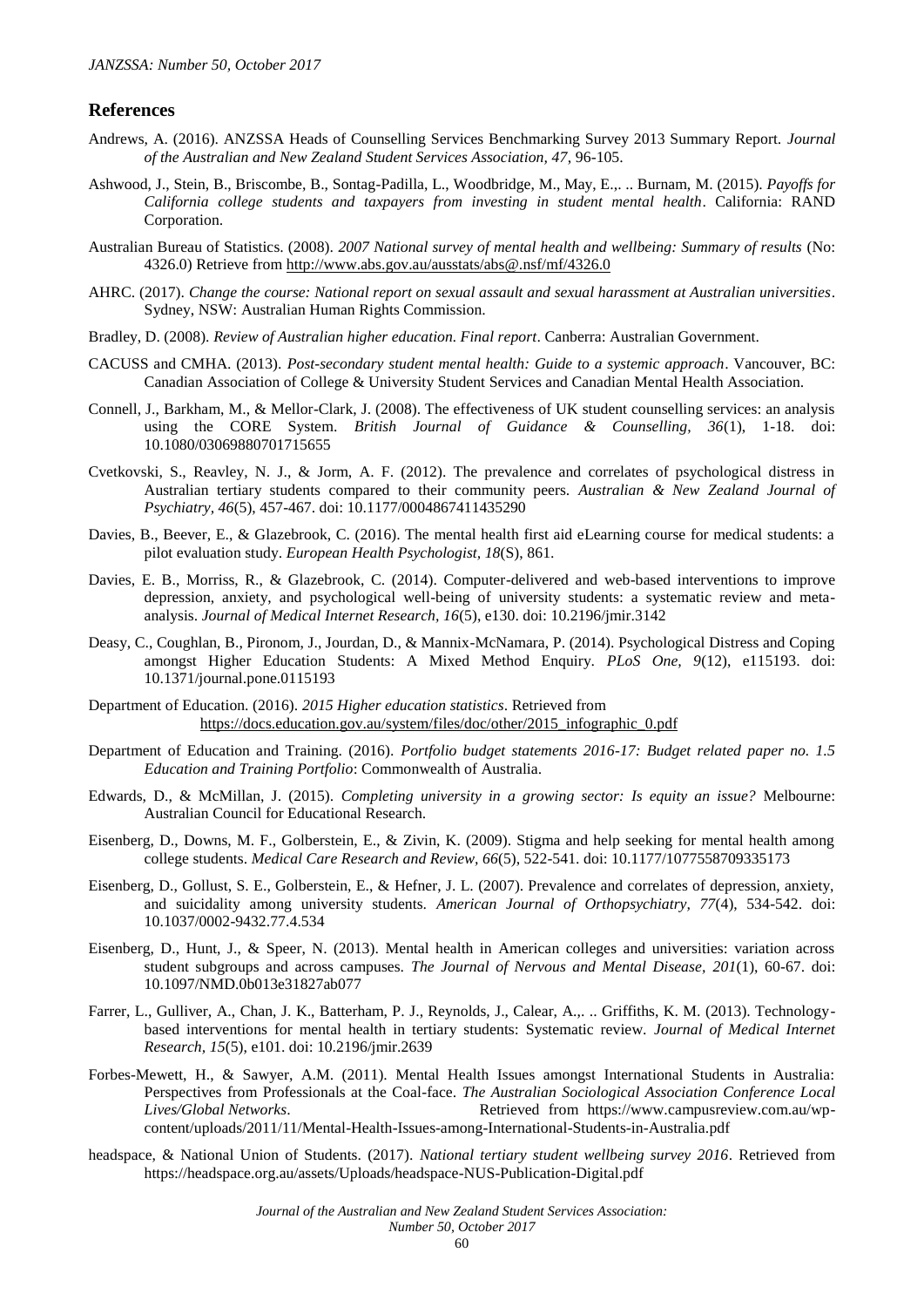- Hershner, S. D., & Chervin, R. D. (2014). Causes and consequences of sleepiness among college students. *Nature and Science of Sleep, 6*, 73-84. doi: 10.2147/NSS.S62907
- Hunt, G. (2017a). *Budget to deliver telehealth boost for rural psychological services* [Press Release]*.* Retrieved from http://www.health.gov.au/internet/ministers/publishing.nsf/Content/7E6354A2A9BA7E21CA2581070013F4F 2/\$File/GH035.pdf
- Hunt, G. (2017b). *\$73 million to support the mental health of Australian children.* [Press Release] Retrieved from http://www.health.gov.au/internet/ministers/publishing.nsf/Content/699F3C3324F4C0C5CA25813900063E3A /\$File/GH057.pdf
- Inglis, B., & Cathcart, K. (2016). Navigating the shift toward online service Delivery: A counselling service perspective*. ANZSSA 2016 Conference*. Retrieved from https://anzssa.com/Public/Public/ANZSSA2016Conference/ANZSSA\_2016\_Conference\_Proceedings.aspx
- International Association of Counseling Services: Standards for university and college counseling services. (2011). *Journal of College Student Psychotherapy, 25*(2), 163-183. doi: 10.1080/87568225.2011.556961
- Kessler, R. C., Berglund, P., Demler, O., Jin, R., Merikangas, K. R., & Walters, E. E. (2005). Lifetime prevalence and age-of-onset distributions of DSM-IV disorders in the National Comorbidity Survey Replication. *Archieves of General Psychiatry, 62*(6), 593-602. doi: 10.1001/archpsyc.62.6.593
- KPMG. (2015). *Department of education and training evaluation of disability support program: Final report*: KPMG. Retrieved from

https://docs.education.gov.au/system/files/doc/other/dsp\_evaluation\_report\_final\_june\_2015.pdf

- Kruisselbrink Flatt, A. (2013). A Suffering Generation: Six factors contributing to the mental health crisis in North American higher education. *College Quarterly, 16*(1).
- Larcombe, W., Finch, S., & Sore, R. (2014). Who's Distressed? Not Only Law Students: Psychological Distress Levels in University Students Across Diverse Fields of Study *Sydney Law Review, 37*, 243-273.
- Leahy, C. M., Peterson, R. F., Wilson, I. G., Newbury, J. W., Tonkin, A. L., & Turnbull, D. (2010). Distress levels and self-reported treatment rates for medicine, law, psychology and mechanical engineering tertiary students: cross-sectional study. *Australian & New Zealand Journal of Psychiatry, 44*(7), 608-615. doi: 10.3109/00048671003649052
- Lipson, S. K., Speer, N., Brunwasser, S., Hahn, E., & Eisenberg, D. (2014). Gatekeeper training and access to mental health care at universities and colleges. *Journal of Adolescent Health, 55*(5), 612-619. doi: 10.1016/j.jadohealth.2014.05.009
- McGorry, P. (2017). Youth mental health and mental wealth: reaping the rewards. *Australasian Psychiatry, 25*(2), 101- 103. doi: 10.1177/1039856217694768
- Mission Australia. (2014). *Young people's mental health over the years: Youth survey 2012-14*. Sydney: Mission Australia and Black Dog Institute.
- Mulder, A. M., & Cashin, A. (2015). Health and wellbeing in students with very high psychological distress from a regional Australian university. *Advances in Mental Health, 13*(1), 72-83. doi: 10.1080/18374905.2015.1035618
- Murray, A. L., McKenzie, K., Murray, K. R., & Richelieu, M. (2016). An analysis of the effectiveness of university counselling services. *British Journal of Guidance & Counselling, 44*(1), 130-139. doi: 10.1080/03069885.2015.1043621
- Orygen (2017) *Under the radar: The mental health of Australian university students.* Melbourne: Orygen, The National Centre of Excellence in Youth Mental Health.
- QILT Social Research Centre. (2017). *2016 student experience survey national report*. Retrieved from https://www.qilt.edu.au/docs/default-source/gos-reports/2017/2016-ses-national-reportfinal.pdf?sfvrsn=14e0e33c\_5
- Reavley, N. J., McCann, T. V., Cvetkovski, S., & Jorm, A. F. (2014). A multifaceted intervention to improve mental health literacy in students of a multicampus university: a cluster randomised trial. *Social Psychiatry and Psychiatr Epidemiology, 49*(10), 1655-1666. doi: 10.1007/s00127-014-0880-6
- Reetz, D., Krylowicz, B., Bershad, C., Lawrence, J., & Mistler, B. (2015). *The Association for University and College Counseling Center Directors annual survey: Reporting period: September 1, 2014 through August 31, 2015*: The Association for University and College Counseling Center Directors.